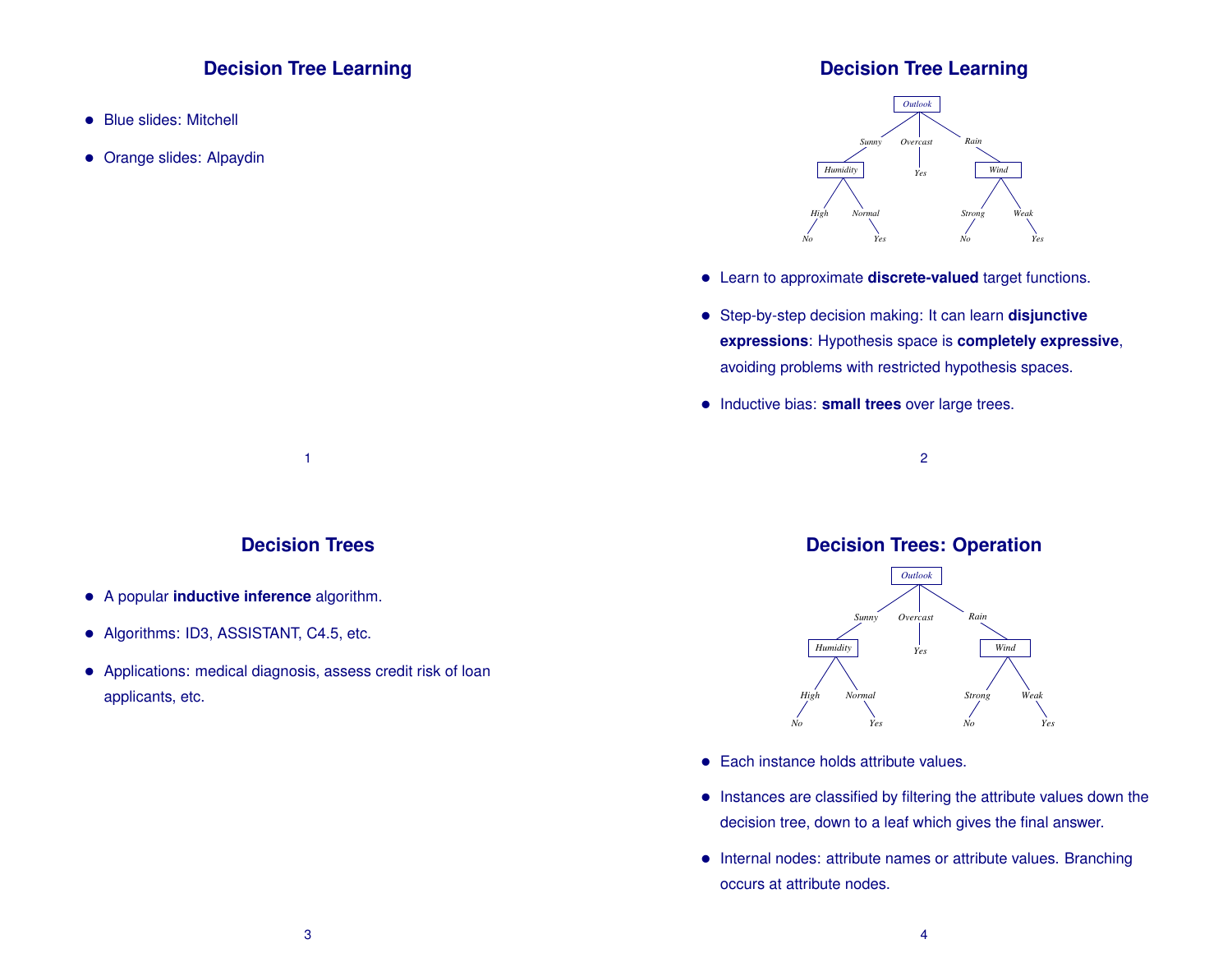## *Tree Uses Nodes, and Leaves*



#### **Decision Trees: What They Represent**



• Each path from root to leaf is a **conjunctions of constraints** on the attribute values.

 $(Outlook = Sunny \wedge Humidity = Normal)$ 

$$
\vee\quad(Outlook=Overcast)
$$

 $\vee$  (Outlook = Rain  $\wedge$  Wind = Weak)

## *Divide and Conquer*

- **Internal decision nodes** 
	- Univariate: Uses a single attribute, *xi*
		- Numeric *x<sub>i</sub>* : Binary split :  $x_i > w_m$
		- Discrete *x<sub>i</sub>* : *n*-way split for *n* possible values
	- Multivariate: Uses all attributes, *x*

**Leaves** 

- $\Box$  Classification: Class labels, or proportions Regression: Numeric; *r* average, or local fit
- **Learning is greedy; find the best split recursively** (Breiman et al, 1984; Quinlan, 1986, 1993)

## **Appropriate Tasks for Decision Trees**

*4*

Good at **classification problems** where:

- Instances are represented by **attribute-value pairs**.
- The target function has **discrete output values**.
- Disjunctive descriptions may be required.
- The training data **may contain errors**.
- The training data **may contain missing attribute values**.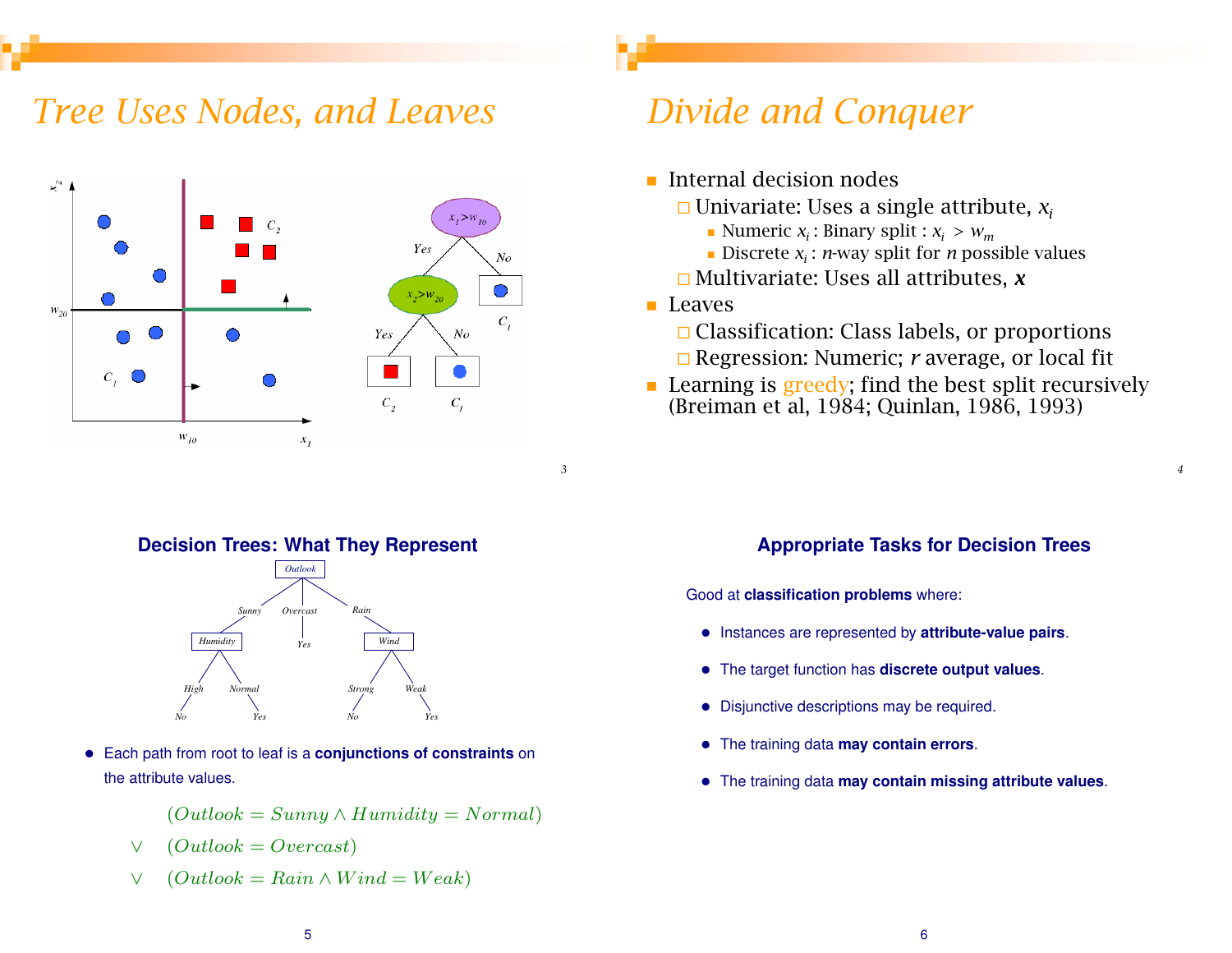### **Constructing Decision Trees from Examples**

- Given a set of examples (**training set**), both **positive** and **negative**, the task is to construct a decision tree that describes a concise decision path.
- Using the resulting decision tree, we want to **classify** new instances of examples (either as **yes** or **no**).

#### **Constructing Decision Trees: Trivial Solution**

- A trivial solution is to explicitly construct paths for each given example. In this case, you will get a tree where the number of leaves is the same as the number of training examples.
- The problem with this approach is that it is not able to deal with situations where, some attribute values are missing or new kinds of situations arise.
- Consider that some attributes may not count much toward the final classification.

8

#### **Finding a Concise Decision Tree**

7

- Memorizing all cases may not be the best way.
- We want to extract a decision pattern that can describe a large number of cases in a **concise** way.
- In terms of a decision tree, we want to make as few tests as possible before reaching a decision, i.e. the depth of the tree should be shallow.

## **Finding a Concise Decision Tree (cont'd)**

- Basic idea: pick up attributes that can clearly separate positive and negative cases.
- These attributes are more important than others: the final classification heavily depend on the value of these attributes.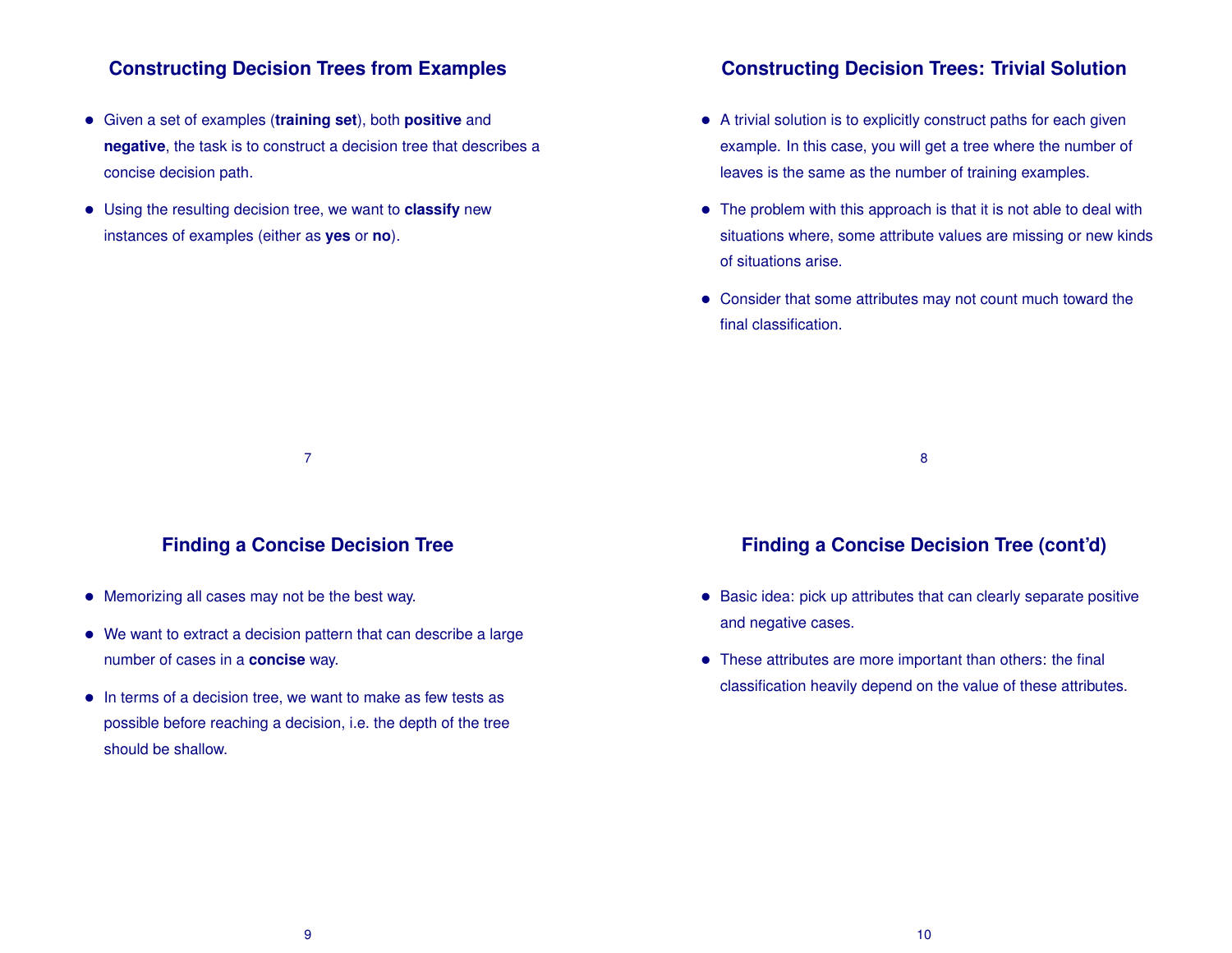### **Decision Tree Learning Algorithm: ID3**

Main loop:

- 1.  $A \leftarrow$  the "best" decision attribute for next  $node$
- 2. Assign  $A$  as decision attribute for  $node$
- 3. For each value of  $A$ , create new descendant of  $node$
- 4. Sort training examples to leaf nodes
- 5. If training examples perfectly classified, Then STOP, Else iterate over new leaf nodes

#### **Choosing the Best Attribute**



#### A1 or A2?

- With initial and final number of positive and negative examples based on the attribute just tested, we want to decide which attribute is **better**.
- How to quantitatively measure which one is better?

11

#### **Choosing the Best Attribute to Test First**

Use Shannon's information theory to choose the attribute that give the maximum **information gain**.

- Pick an attribute such that the information gain (or entropy reduction) is maximized.
- Entropy measures the **average surprisal** of events. Less probable events are more surprising.

## **Information Theory (Informal Intro)**

12

Given two events,  $H$  and  $T$  (Head and Tail):

- Rare (uncertain) events give more surprise: H more surprising than T if  $P(H) < P(T)$ H more uncertain than T if  $P(H) < P(T)$
- How to represent "more surprising", or "more uncertain"?  $Surrence(H) > Surprise(T)$  if

$$
P(H) < P(T)
$$
\n
$$
\leftrightarrow \quad \frac{1}{P(H)} > \frac{1}{P(T)}
$$
\n
$$
\leftrightarrow \quad \log\left(\frac{1}{P(H)}\right) > \log\left(\frac{1}{P(T)}\right)
$$
\n
$$
\leftrightarrow \quad -\log\left(P(H)\right) > -\log\left(P(T)\right)
$$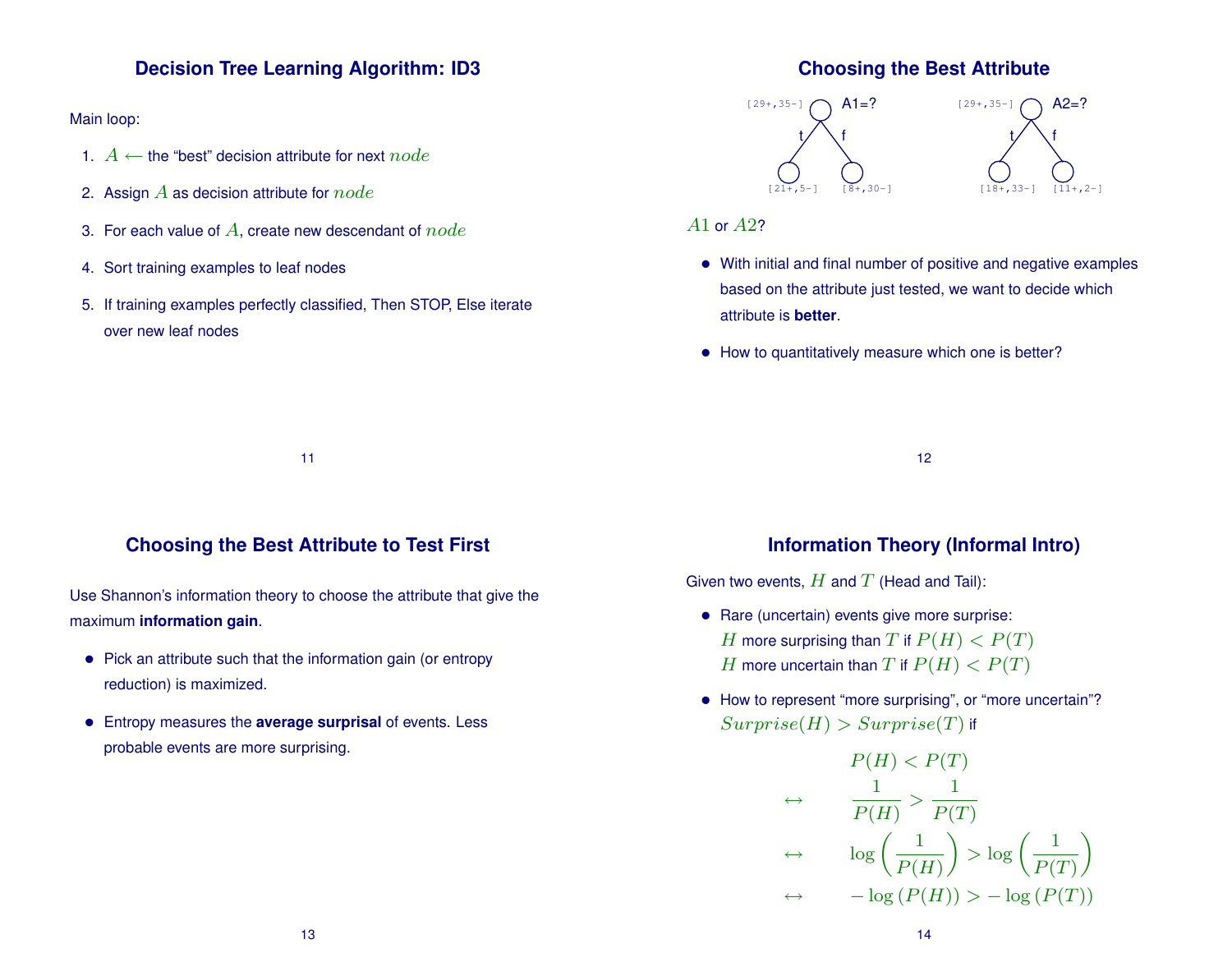## **Information Theory (Cont'd)**



- $S$  is a sample of training examples
- $p_{\oplus}$  is the proportion of positive examples in S
- $p_{\ominus}$  is the proportion of negative examples in  $S$
- Entropy measures the average uncertainty in  $S$

$$
Entropy(S) \equiv -p_{\oplus} \log_2 p_{\oplus} - p_{\ominus} \log_2 p_{\ominus}
$$

15

## **Entropy and Code Length**

- $Entropy(S)$  = expected number of bits needed to encode class ( $\oplus$  or  $\ominus$ ) of randomly drawn member of S (under the optimal, shortest-length code)
- Information theory: optimal length code assigns  $-\log_2 p$  bits to message having probability p.
	- **–** Encode with short string for frequent messages (less surprising), and long string for rarely occurring messages (more surprising).
- So, expected number of bits to encode ⊕ or of random member of  $S$ :

$$
p_\oplus(-\log_2 p_\oplus)+p_\ominus(-\log_2 p_\ominus)
$$

 $Entropy(S) \equiv -p_{\oplus} \log_2 p_{\oplus} - p_{\ominus} \log_2 p_{\ominus}$ 

## **Uncertainty and Information**

- By performing some query, if you go from state  $S_1$  with entropy  $E(S_1)$  to state  $S_2$  with entropy  $E(S_2)$ , where  $E(S_1) > E(S_2)$ , your **uncertainty has decreased**.
- The amount by which uncertainty decreased, i.e.,  $E(S_1) - E(S_2)$ , can be thought of as information you gained (**information gain**) through getting answers to your query.

16

## **Entropy and Information Gain**

$$
Entropy(S) = \sum_{i \in C} -P_i log_2(P_i)
$$

$$
Gain(S, A) = Entropy(S) - \sum_{v \in Values(A)} \frac{|S_v|}{|E|} Entropy(S_v)
$$

- $\bullet$   $C$ : categories (classifications)
- $\bullet$  S: set of examples
- $\bullet$   $A$ : a single attribute
- $S_v$ : set of examples where attribute  $A = v$ .
- $|X|$ : cardinality of arbitrary set X.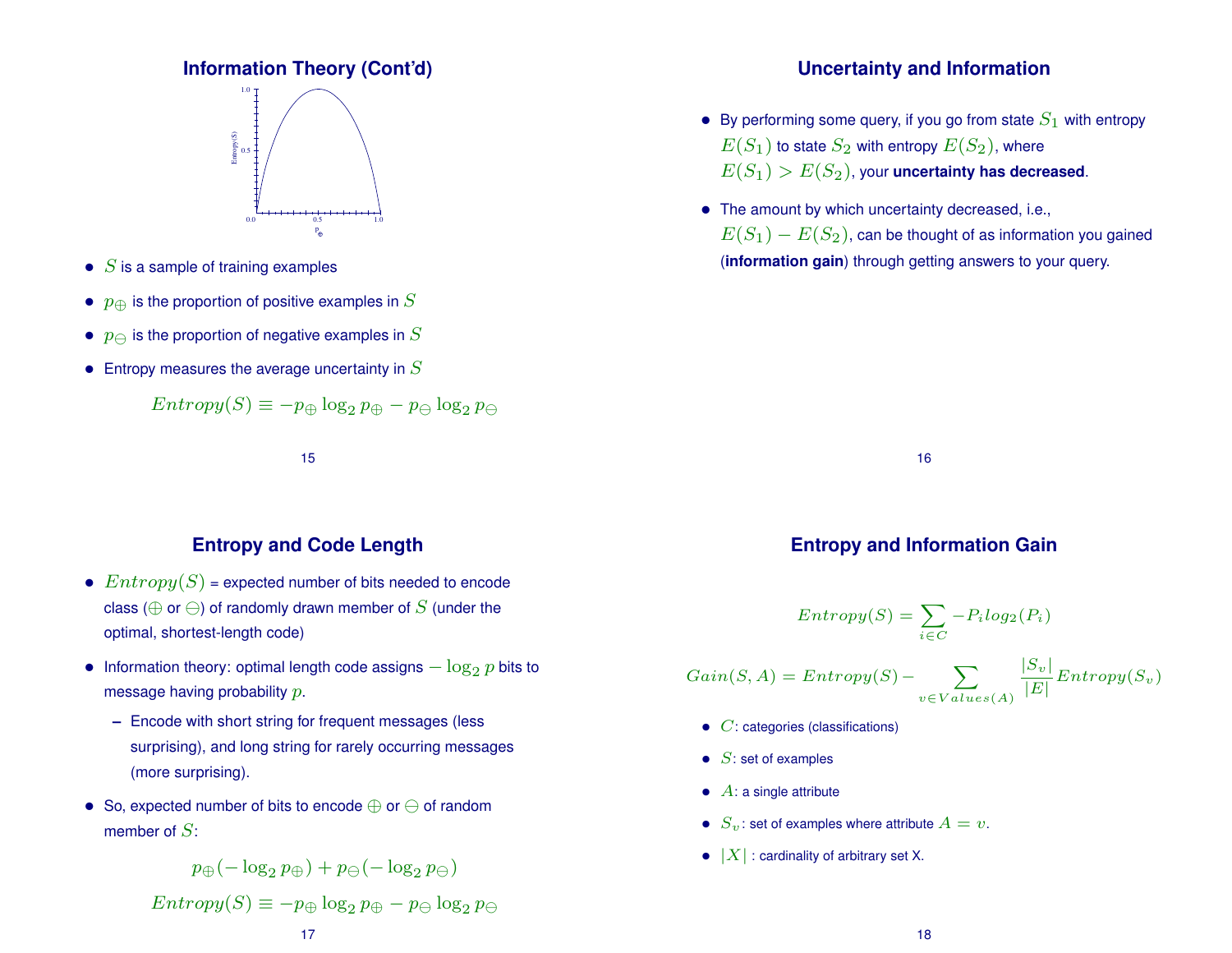#### **Example**

| Day             | Outlook  | <b>Temperature</b> | <b>Humidity</b> | Wind   | <b>PlayTennis</b> |
|-----------------|----------|--------------------|-----------------|--------|-------------------|
| D <sub>1</sub>  | Sunny    | Hot                | High            | Weak   | <b>No</b>         |
| D <sub>2</sub>  | Sunny    | Hot                | High            | Strong | <b>No</b>         |
| D3              | Overcast | Hot                | High            | Weak   | Yes               |
| D4              | Rain     | <b>Mild</b>        | High            | Weak   | Yes               |
| D <sub>5</sub>  | Rain     | Cool               | <b>Normal</b>   | Weak   | Yes               |
| D <sub>6</sub>  | Rain     | Cool               | Normal          | Strong | <b>No</b>         |
| D7              | Overcast | Cool               | Normal          | Strong | Yes               |
| D <sub>8</sub>  | Sunny    | <b>Mild</b>        | High            | Weak   | <b>No</b>         |
| D <sub>9</sub>  | Sunny    | Cool               | Normal          | Weak   | Yes               |
| D <sub>10</sub> | Rain     | <b>Mild</b>        | Normal          | Weak   | Yes               |
| D <sub>11</sub> | Sunny    | <b>Mild</b>        | Normal          | Strong | Yes               |
| D <sub>12</sub> | Overcast | <b>Mild</b>        | High            | Strong | Yes               |
| D <sub>13</sub> | Overcast | Hot                | Normal          | Weak   | Yes               |
| D <sub>14</sub> | Rain     | Mild               | High            | Strong | <b>No</b>         |

• Which attribute to test first?

19

## **Partially Learned Tree**



• Select next attribute, based on the remaining examples.

#### **Choosing the Best Attribute**

**Which attribute is the best classifier?**



 $\bullet$  +: # of positive examples;  $-$ : # of negative examples

• Initial entropy = 
$$
-\frac{9}{14} \log \frac{9}{14} - \frac{5}{14} \log \frac{5}{14} = 0.94.
$$

- You can calculate the rest.
- Note:  $0.0 \times \log 0.0 \equiv 0.0$  even though  $\log 0.0$  is not defined. 20

**Hypothesis Space Search in ID3**



• At each branch, we make a decision regarding a particular attribute. Choice of an attribute directs the search toward a certain final hypothesis.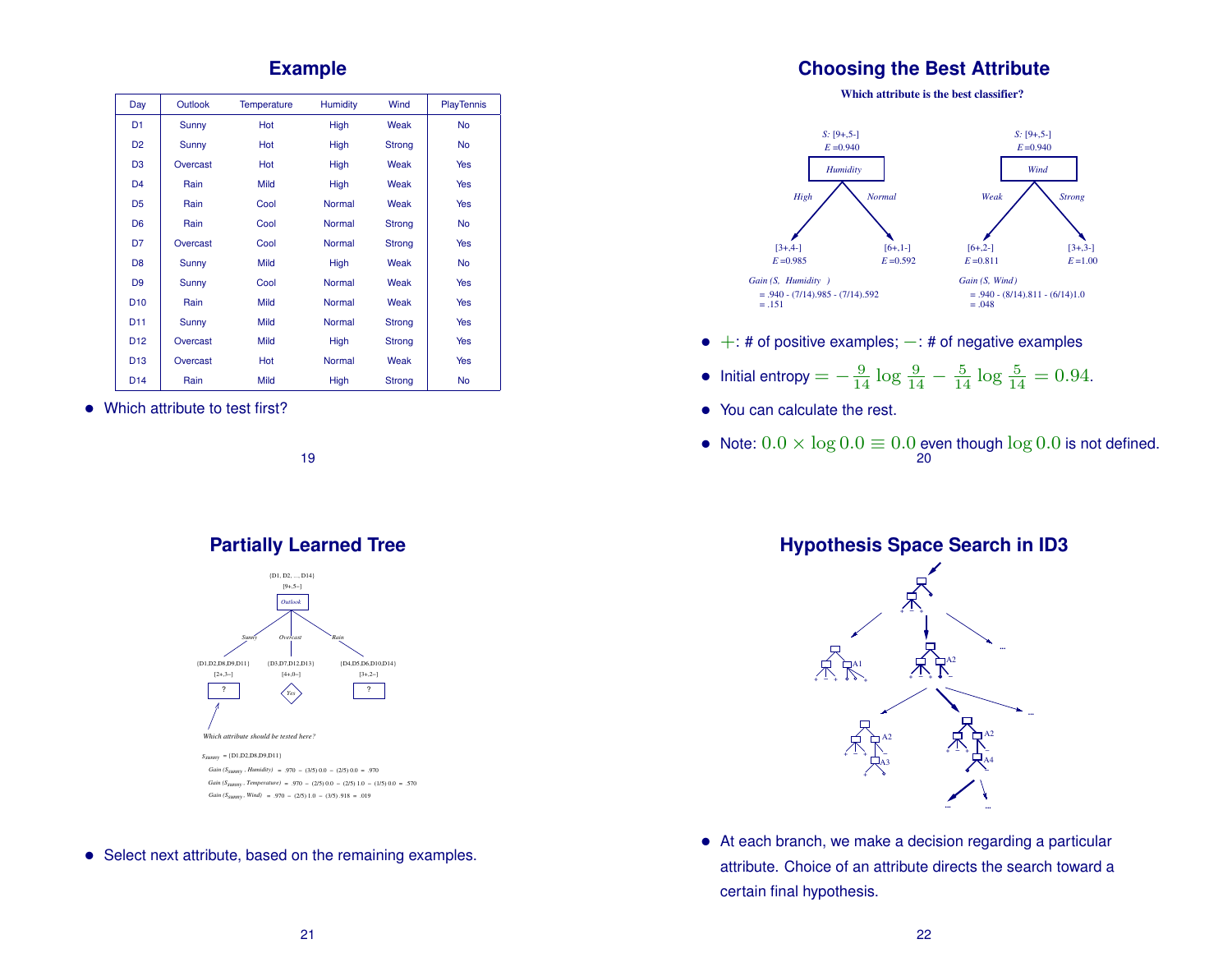### **Hypothesis Space Search in ID3**

- Hypothesis space is complete!
	- **–** Target function surely in there...
- Outputs a single hypothesis (which one?)
	- **–** Can't play 20 questions...
- No back tracking
	- **–** Local minima...
- Statistically-based search choices
	- **–** Robust to noisy data...
- Inductive bias: approx "prefer shortest tree"

#### **Inductive Bias in ID3**

- ID3 is biased:
	- **–** Not because of the restriction on the hypothesis space, but
	- **–** Because of the **preference** for a particular hypothesis.
- Such an inductive bias is called **Occam's razor**: *The most likely hypothesis is the* **simplest one** *that is consistent with all observations.*

## 23

#### **Accuracy of Decision Trees**

- Divide examples into training and test sets.
- Train using the training set.
- Measure accuracy of resulting decision tree on the test set.

## **Issue: Overfitting**

24



#### Overfitting:

- Given a hypothesis space  $H$ , a hypothesis  $h \in H$  is said to **overfit** the training data if there exists some alternative hypothesis  $h' \in H$  such that  $h'$  is worse than  $h$  on the training set but  $h'$  is better than  $h$  over the entire distribution of instances.
- Can be due to **noise** in data.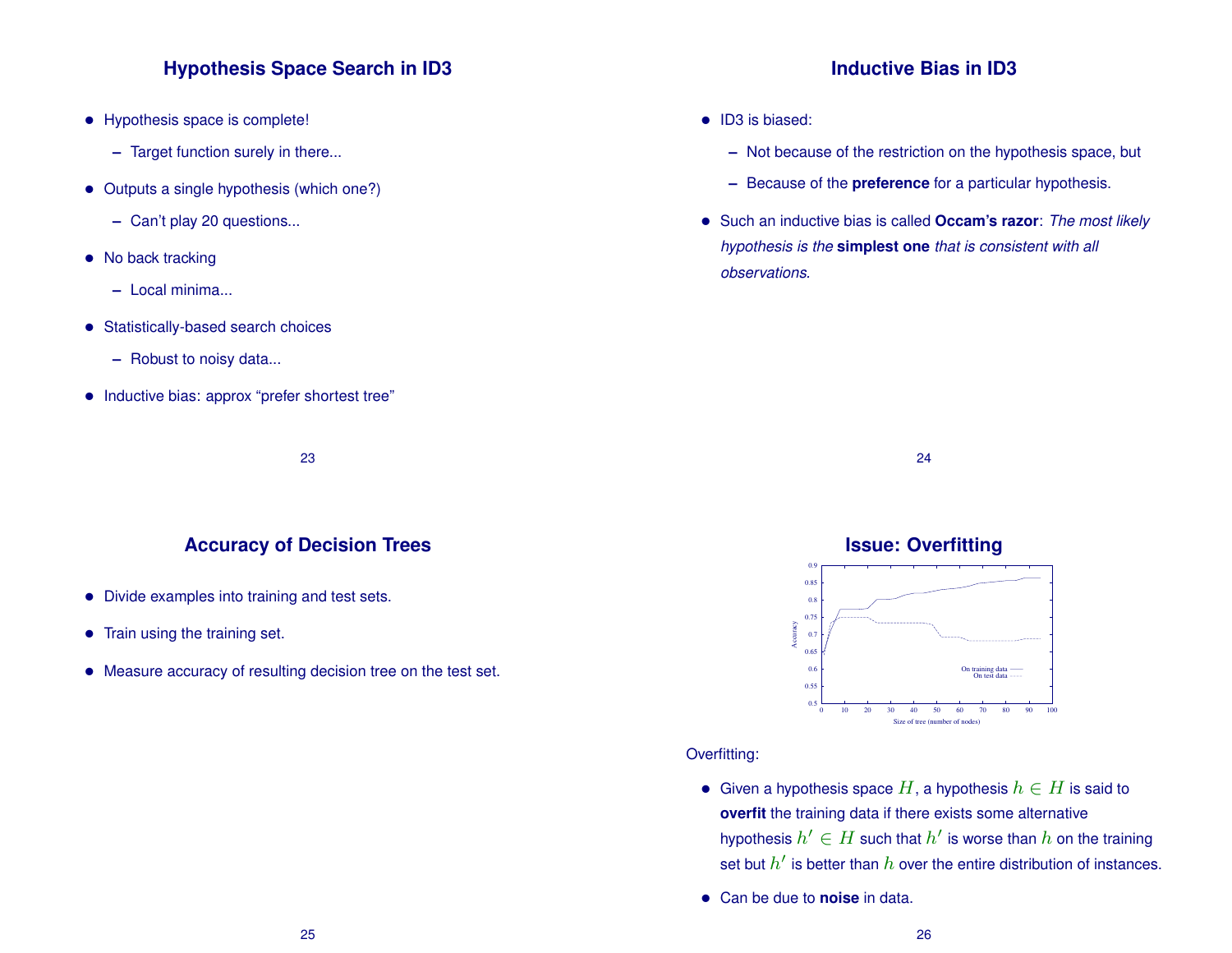

• What if

 $\langle Outlook = Sunny, Temp = Hot, Humidity =$  $Normal, Wind = Strong, Play = No$  was added as a training example?

- Further elaboration of the above tree becomes necessary.
- The resulting tree will fit the training data plus the noise, but it may perform poorly on the true instance distribution. 27

## **Overcoming Overfitting**

- Stop early.
- Allow overfitting, then post-prune tree.
- Use separate set of examples not used in training to monitor performance on unobserved data (validation set).
- Use all available data, but perform statistical test to estimate chance of improving.
- Use explicit measure of complexity of encoding, and put a bound on tree size.



## *Regression Trees*

Error at node *m*:

 $(\boldsymbol{\mathsf{x}})$  $\overline{\mathfrak{l}}$ ⎨  $=\begin{cases} 1 & \text{if } x \in \mathcal{X}_m \\ 0 & \text{if } x \in \mathcal{X}_m \end{cases}$  $b_m(\mathbf{x}) = \begin{cases} 1 & \text{if } \mathbf{x} \in \mathcal{X}_m : \mathbf{x} \text{ reaches node } m \\ 0 & \text{otherwise} \end{cases}$ *x* 0 otherwise 1 if  $x \in X_m$ : x reaches node

$$
E_m = \frac{1}{N_m} \sum_{t} (r^t - g_m)^2 b_m(\mathbf{x}^t) \qquad g_m = \frac{\sum_{t} b_m(\mathbf{x}^t) r^t}{\sum_{t} b_m(\mathbf{x}^t)}
$$

**After splitting:** 

 $(\boldsymbol{\mathsf{x}})$  $\overline{a}$ ⎨  $\begin{cases} 1 & \text{if } x \in \end{cases}$  $=\begin{cases} 1 & \text{if } \lambda \in \mathcal{N}_{mj} \\ 0 & \text{if } \lambda \in \mathcal{N}_{mj} \end{cases}$  $b_{mj}(\mathbf{x}) = \begin{cases} 1 & \text{if } \mathbf{x} \in \mathcal{X}_{mj} : \mathbf{x} \text{ reaches node } m \text{ and branch } j \end{cases}$ *x* 0 otherwise 1 if  $x \in X_{mi}$ : x reaches node *m* and branch

$$
E'_{m} = \frac{1}{N_m} \sum_{j} \sum_{t} (r^t - g_{mj})^2 b_{mj}(\mathbf{x}^t) \qquad g_{mj} = \frac{\sum_{t} b_{mj}(\mathbf{x}^t) r^t}{\sum_{t} b_{mj}(\mathbf{x}^t)}
$$



*9*